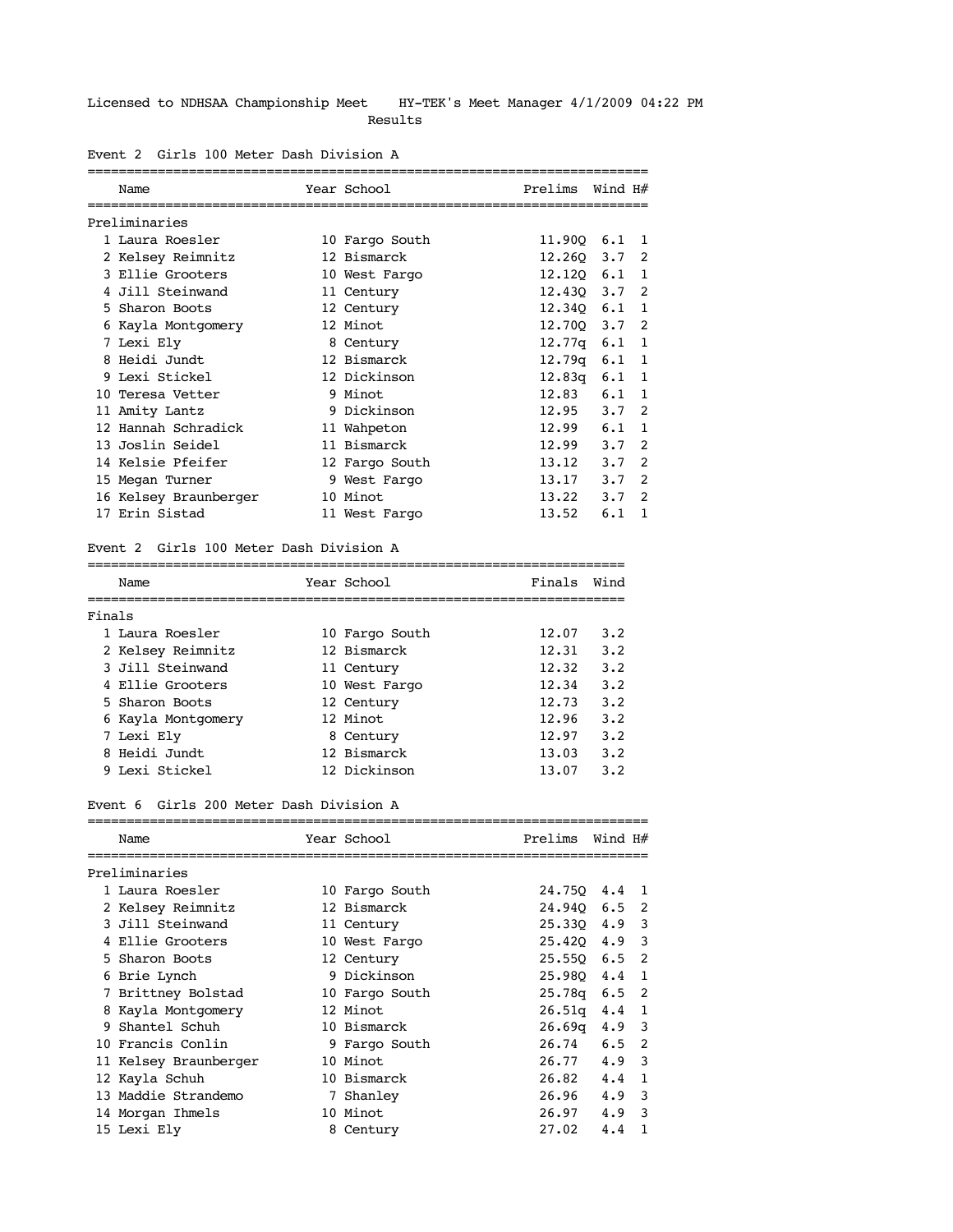| 16 Janci Eisenbarth | 11 Bismarck St. | 27.06 4.4 1   |               |  |
|---------------------|-----------------|---------------|---------------|--|
| 17 Annie Assel      | 10 Bismarck     | 27.20         | $4.4 \quad 1$ |  |
| 17 Joslin Seidel    | 11 Bismarck     | 27.20         | $6.5 \quad 2$ |  |
| 19 Erin Wysocki     | 9 GF Red River  | $27.36$ 6.5 2 |               |  |
| -- Becky Capouch    | 10 West Fargo   | FS.           | $6.5 \quad 2$ |  |

Event 6 Girls 200 Meter Dash Division A

|        | Name               | Year School    | Finals | Wind |
|--------|--------------------|----------------|--------|------|
|        |                    |                |        |      |
| Finals |                    |                |        |      |
|        | 1 Laura Roesler    | 10 Fargo South | 24.30  | 2.3  |
|        | 2 Kelsey Reimnitz  | 12 Bismarck    | 25.07  | 2.3  |
|        | 3 Ellie Grooters   | 10 West Fargo  | 25.32  | 2.3  |
|        | 4 Jill Steinwand   | 11 Century     | 25.38  | 2.3  |
|        | 5 Sharon Boots     | 12 Century     | 25.87  | 2.3  |
|        | 6 Brittney Bolstad | 10 Fargo South | 26.02  | 2.3  |
|        | 7 Brie Lynch       | 9 Dickinson    | 26.22  | 2.3  |
|        | 8 Kayla Montgomery | 12 Minot       | 26.93  | 2.3  |
|        | 9 Shantel Schuh    | 10 Bismarck    | 27.00  | 2.3  |
|        |                    |                |        |      |

#### Event 10 Girls 400 Meter Dash Division A

|   | Name                | Year School    | Prelims  | H#             |
|---|---------------------|----------------|----------|----------------|
|   | Preliminaries       |                |          |                |
|   | 1 Laura Roesler     | 10 Fargo South | 55.700   | 1              |
|   | 2 Rebecca Fee       | 9 GF Central   | 59.540   | 2              |
|   | 3 Jill Steinwand    | 11 Century     | 1:01.380 | 3              |
| 4 | Morgan Milbrath     | 7 Minot        | 1:01.060 | 2              |
|   | 5 Courtney Jacobsen | 10 Minot       | 1:02.350 | 1              |
|   | 6 Kelsey Reimnitz   | 12 Bismarck    | 1:04.160 | 3              |
| 7 | Brittaney Zander    | 11 Mandan      | 1:01.40q | 2              |
|   | 8 Francis Conlin    | 9 Fargo South  | 1:02.41q | 2              |
|   | 9 Kayla Schuh       | 10 Bismarck    | 1:03.46q | 2              |
|   | 10 Brie Lynch       | 9 Dickinson    | 1:03.57  | 1              |
|   | 11 Jess Herauf      | 9 Dickinson    | 1:04.70  | 3              |
|   | 12 Paige Rygg       | 10 Fargo South | 1:05.20  | 3              |
|   | 13 Allison Barta    | 8 West Fargo   | 1:05.46  | $\mathfrak{D}$ |
|   | 14 Erin McLeod      | 9 GF Red River | 1:06.01  | 2              |
|   | 15 Nicole Messer    | 11 Dickinson   | 1:06.16  | 3              |
|   | 16 Shantel Schuh    | 10 Bismarck    | 1:06.23  | 3              |
|   | 17 Kaitlin Medal    | 10 GF Central  | 1:07.28  | $\mathbf{1}$   |
|   | 18 Mara Paulson     | 12 Shanley     | 1:10.44  | 3              |
|   | -- Maddie Strandemo | 7 Shanley      | FS       | 1              |

### Event 10 Girls 400 Meter Dash Division A

|        | Name                | Year School    | Finals  |
|--------|---------------------|----------------|---------|
| Finals |                     |                |         |
|        | 1 Laura Roesler     | 10 Fargo South | 55.76   |
|        | 2 Rebecca Fee       | 9 GF Central   | 57.47   |
|        | 3 Jill Steinwand    | 11 Century     | 57.82   |
|        | 4 Morgan Milbrath   | 7 Minot        | 58.81   |
|        | 5 Kelsey Reimnitz   | 12 Bismarck    | 59.58   |
|        | 6 Brittaney Zander  | 11 Mandan      | 1:00.82 |
|        | 7 Courtney Jacobsen | 10 Minot       | 1:01.54 |
|        | 8 Kayla Schuh       | 10 Bismarck    | 1:01.70 |
|        | 9 Francis Conlin    | 9 Fargo South  | 1:04.36 |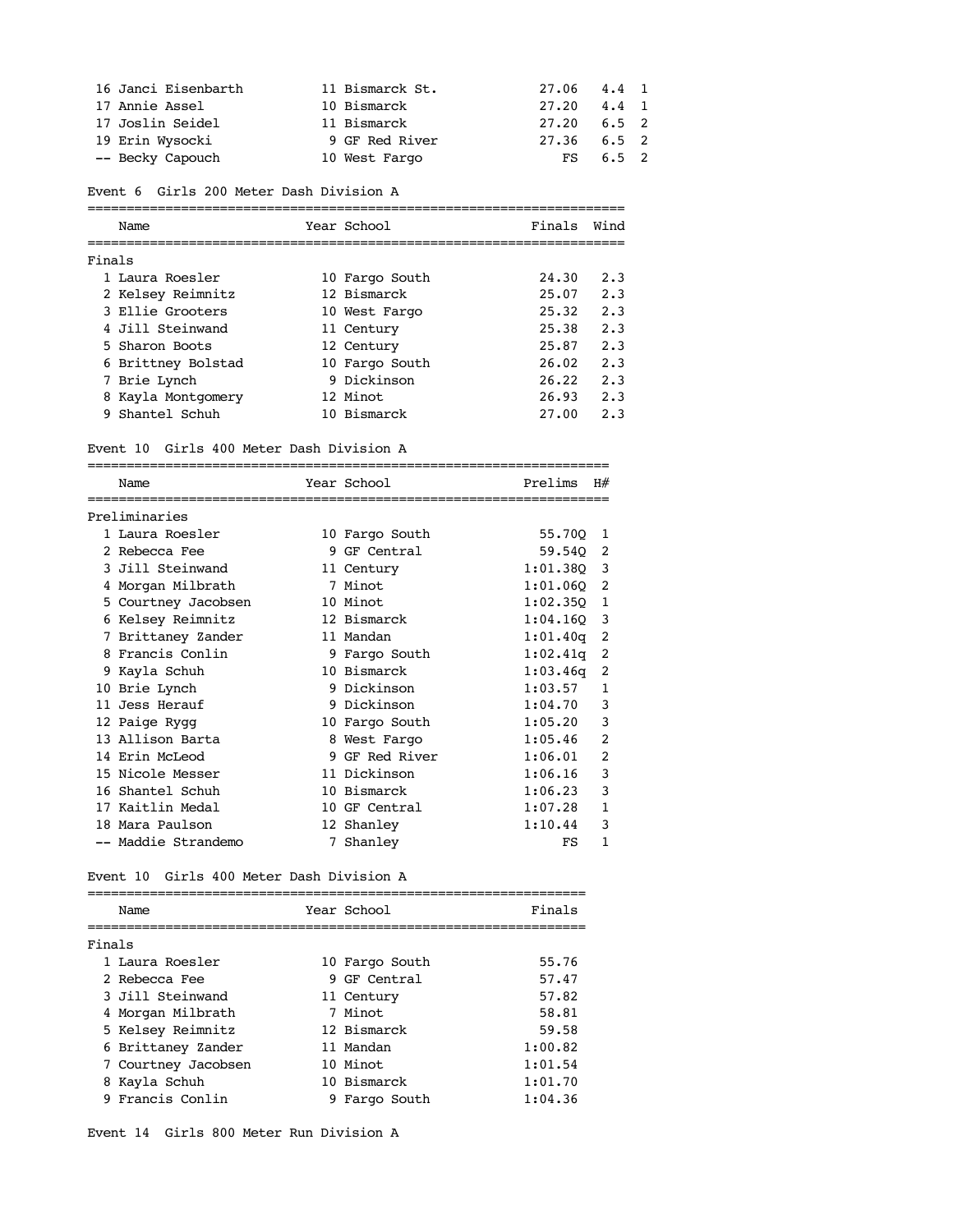| Name                 | Year School    | Finals  |
|----------------------|----------------|---------|
| 1 Laura Roesler      | 10 Fargo South | 2:10.78 |
| 2 Madey Hornung      | 12 Jamestown   | 2:19.57 |
| 3 Alexa Wachter      | 10 Bismarck    | 2:19.86 |
| 4 Rebecca Fee        | 9 GF Central   | 2:20.48 |
| 5 Sarah Feeney       | 11 Bismarck    | 2:21.22 |
| 6 Jess Herauf        | 9 Dickinson    | 2:21.72 |
| 7 Melanie Funke      | 12 Minot       | 2:22.25 |
| 8 Katie Conlon       | 12 Jamestown   | 2:23.72 |
| 9 Kelsey Beck        | 12 Minot       | 2:25.54 |
| 10 Courtney Jacobsen | 10 Minot       | 2:28.11 |
| 11 Cassandra Sayler  | 12 West Fargo  | 2:28.26 |
| 12 Dakota Wolf       | 11 Dickinson   | 2:28.31 |
| 13 Katie Ronkowski   | 9 GF Red River | 2:29.13 |
| 14 Kasey Lasch       | 9 Wahpeton     | 2:30.37 |
| 15 Semehar Tesfaye   | 12 Fargo South | 2:31.43 |
| 16 Stephanie Greer   | 11 Minot       | 2:31.87 |
| -- Nikki Huelsman    | 10 Century     | DNF     |

Event 18 Girls 1600 Meter Run Division A

|   | Name                 |    | Year School     | Finals  |
|---|----------------------|----|-----------------|---------|
|   | 1 Alissa Mears       |    | 8 West Fargo    | 5:14.50 |
|   | 2 Melanie Funke      |    | 12 Minot        | 5:16.20 |
|   | 3 Stephanie Greer    |    | 11 Minot        | 5:19.27 |
| 4 | Brecca Wahlund       |    | 9 Minot         | 5:22.29 |
|   | 5 Tarin Lachowitzer  |    | 8 Fargo South   | 5:22.36 |
| 6 | Dakota Wolf          |    | 11 Dickinson    | 5:22.81 |
| 7 | Taylor Pintar        |    | 10 Bismarck     | 5:23.35 |
|   | 8 Lindsay Achtenberg |    | 10 Bismarck     | 5:27.55 |
|   | 9 Katie Conlon       |    | 12 Jamestown    | 5:35.75 |
|   | 10 Madey Hornung     |    | 12 Jamestown    | 5:36.68 |
|   | 11 Jordan Krahn      |    | 12 Fargo South  | 5:37.32 |
|   | 12 Katie Ronkowski   |    | 9 GF Red River  | 5:41.64 |
|   | 13 Hannah Dennis     |    | 12 GF Red River | 5:42.75 |
|   | 14 Sarah Feeney      |    | 11 Bismarck     | 5:43.58 |
|   | 15 Erin Valenti      |    | 9 Fargo South   | 5:44.95 |
|   | 16 Nikki Huelsman    |    | 10 Century      | 5:53.82 |
|   | 17 Kaitlyn Stoppler  |    | 9 West Fargo    | 5:54.38 |
|   | 18 Semehar Tesfaye   |    | 12 Fargo South  | 5:54.66 |
|   | 19 Alexa Wachter     |    | 10 Bismarck     | 5:54.79 |
|   | 20 Kasey Lasch       | 9  | Wahpeton        | 5:56.93 |
|   | 21 Jaclyn Sand       | 9. | GF Central      | 6:06.21 |
|   | 22 Abby Roche        | 9  | Fargo North     | 6:06.32 |

Event 22 Girls 3200 Meter Run Division A

| Name                | Year School    | Finals   |
|---------------------|----------------|----------|
| 1 Alissa Mears      | 8 West Fargo   | 11:11.21 |
| 2 Melanie Funke     | 12 Minot       | 11:12.35 |
| 3 Stephanie Greer   | 11 Minot       | 11:30.44 |
| 4 Dakota Wolf       | 11 Dickinson   | 11:31.15 |
| 5 Semehar Tesfaye   | 12 Fargo South | 11:31.59 |
| 6 Taylor Pintar     | 10 Bismarck    | 11:35.37 |
| 7 Tarin Lachowitzer | 8 Fargo South  | 11:36.36 |
| 8 Brooklyn Beehler  | 9 Bismarck     | 11:42.64 |
| 9 Andrea Markwart   | 9 Century      | 11:45.20 |
| 10 Jordan Krahn     | 12 Fargo South | 11:50.22 |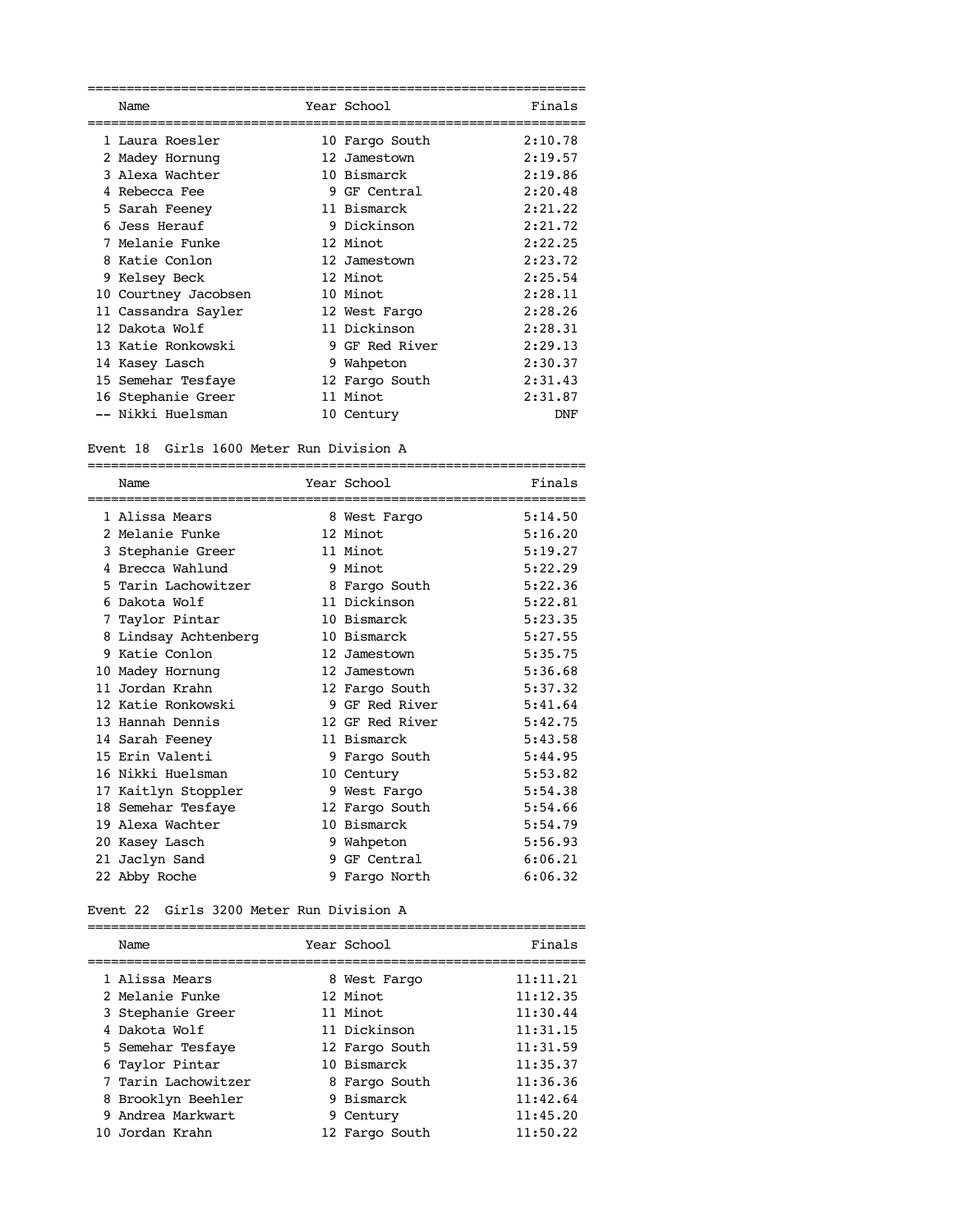| 11 Britny Bucholz      | 9 West Fargo    | 11:59.49 |
|------------------------|-----------------|----------|
| 12 Christine Baltezore | 7 West Fargo    | 12:06.54 |
| 13 Billie Herauf       | 10 Dickinson    | 12:07.54 |
| 14 Hannah Dennis       | 12 GF Red River | 12:08.60 |
| 15 Melanah Poole       | 11 Minot        | 12:15.97 |
| 16 Ally Hoffmann       | 9 Dickinson     | 12:31.49 |
| 17 Alexa Hornecker     | 10 Minot        | 12:41.10 |
| -- Jaclyn Sand         | 9 GF Central    | DNF      |

## Event 25 Girls 100 Meter Hurdles Division A

| Name                   |  | Year School     | Prelims | Wind H#       |               |
|------------------------|--|-----------------|---------|---------------|---------------|
| Preliminaries          |  |                 |         |               |               |
| 1 Ellie Grooters       |  | 10 West Fargo   | 14.790  | $6.4 \quad 1$ |               |
| 2 Greta Zietz          |  | 10 Fargo South  | 15.080  | 7.1           | 2             |
| 3 Twila Moser          |  | 10 Bismarck     | 15.350  | 7.1           | 2             |
| 4 Sarah Brackett       |  | 12 Minot        | 15.460  | 6.4           | 1             |
| 5 Mikaela Hirst        |  | 12 Century      | 15.550  | 6.4           | 1             |
| 6 Kara Froelich        |  | 9 Dickinson     | 15.950  | 7.1           | 2             |
| 7 Brooke Larson        |  | 11 GF Red River | 15.81q  | 6.4           | 1             |
| 8 Brittany Beehler     |  | 12 Mandan       | 15.91q  | 6.4           |               |
| 9 Alycia Olson         |  | 12 Century      | 16.08q  | 7.1           | 2             |
| 10 Jill Gustafson      |  | 9 West Fargo    | 16.34   | 6.4           |               |
| 11 Whitney Mayer       |  | 11 Minot        | 16.38   | 6.4           |               |
| 12 Hannah Steinmetz    |  | 12 Jamestown    | 16.46   | 7.1           | 2             |
| 13 Katelyn Christensen |  | 11 Williston    | 17.09   | 7.1           | 2             |
| 14 Jessica Stein       |  | 10 GF Red River | 17.74   | 7.1           | 2             |
| -- Alli Koenig         |  | 9 Fargo South   | FS      | 7.1           | $\mathcal{P}$ |

### Event 25 Girls 100 Meter Hurdles Division A

|        | Name               | Year School     | Finals | Wind |
|--------|--------------------|-----------------|--------|------|
| Finals |                    |                 |        |      |
|        | 1 Ellie Grooters   | 10 West Fargo   | 14.91  | 2.5  |
|        | 2 Greta Zietz      | 10 Fargo South  | 15.20  | 2.5  |
|        | 3 Twila Moser      | 10 Bismarck     | 15.35  | 2.5  |
|        | 4 Alycia Olson     | 12 Century      | 15.52  | 2.5  |
|        | 5 Sarah Brackett   | 12 Minot        | 15.55  | 2.5  |
|        | 6 Mikaela Hirst    | 12 Century      | 15.93  | 2.5  |
|        | 7 Brooke Larson    | 11 GF Red River | 15.93  | 2.5  |
|        | 8 Brittany Beehler | 12 Mandan       | 16.19  | 2.5  |
|        | 9 Kara Froelich    | 9 Dickinson     | 16.27  | 2.5  |

### Event 30 Girls 300 Meter Hurdles Division A

| Name                 | Year School     | Prelims | H#             |
|----------------------|-----------------|---------|----------------|
| Preliminaries        |                 |         |                |
| 1 Ellie Grooters     | 10 West Fargo   | 44.230  | - 1            |
| 2 Twila Moser        | 10 Bismarck     | 47.540  | $\overline{2}$ |
| 3 Mikaela Hirst      | 12 Century      | 47.780  | $\mathbf{1}$   |
| 4 Brittany Beehler   | 12 Mandan       | 48,180  | -2             |
| 5 Kara Froelich      | 9 Dickinson     | 48.320  | -2             |
| 6 Chelsey Yantzer    | 10 Bismarck     | 48.600  | 1              |
| 7 Ashley Mueller     | 9 Jamestown     | 48.52q  | 2              |
| 8 Emily Roesler      | 12 Fargo South  | 48.78g  | 2              |
| 9 Molly Vanderpan    | 11 Century      | 48.81q  | 2              |
| 10 Natalie Vipond    | 12 Fargo South  | 49.08   |                |
| 11 Jill Gustafson    | 9 West Fargo    | 49.33   | $\mathfrak{D}$ |
| 12 Ellecia Rainwater | 11 Bismarck St. | 49.41   |                |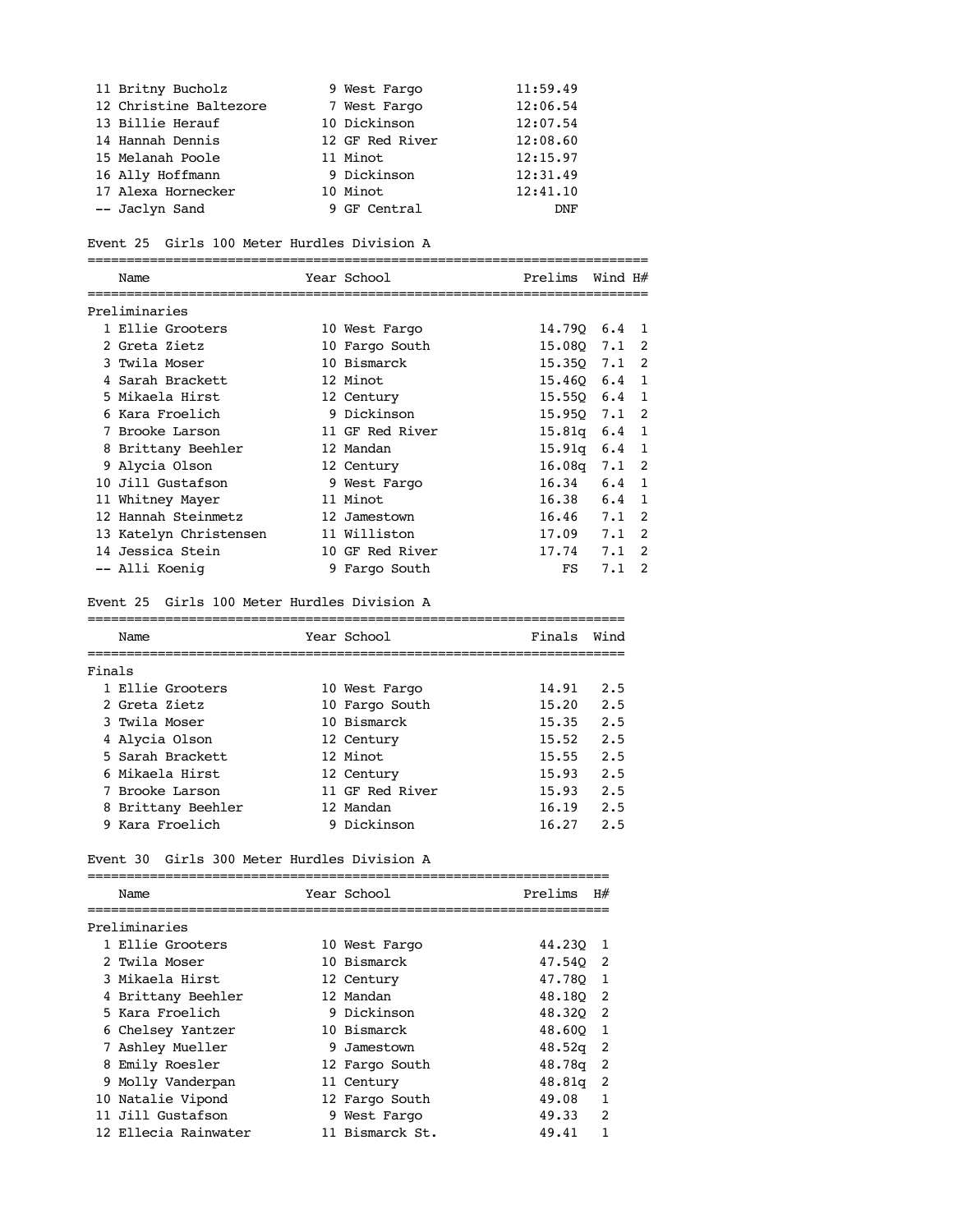| 13 Katelyn Larson | 9 Minot         | 49.95 1   |                |
|-------------------|-----------------|-----------|----------------|
| 14 Whitney Mayer  | 11 Minot        | 50.03     |                |
| 15 Brooke Larson  | 11 GF Red River | 50.07     | $\overline{1}$ |
| 16 Alicia Zook    | 10 Mandan       | $50.26$ 2 |                |
| 17 Katie Schalow  | 10 Fargo South  | 51.49     |                |

Event 30 Girls 300 Meter Hurdles Division A

|        | Name               | Year School    | Finals |
|--------|--------------------|----------------|--------|
| Finals |                    |                |        |
|        | 1 Ellie Grooters   | 10 West Fargo  | 44.50  |
|        | 2 Emily Roesler    | 12 Fargo South | 45.84  |
|        | 3 Mikaela Hirst    | 12 Century     | 46.72  |
|        | 4 Twila Moser      | 10 Bismarck    | 47.38  |
|        | 5 Kara Froelich    | 9 Dickinson    | 47.80  |
|        | 6 Brittany Beehler | 12 Mandan      | 48.04  |
|        | 7 Chelsey Yantzer  | 10 Bismarck    | 48.12  |
|        | 8 Ashley Mueller   | 9 Jamestown    | 48.56  |
|        | 9 Molly Vanderpan  | 11 Century     | 52.38  |
|        |                    |                |        |

Event 34 Girls 4x100 Meter Relay Division A

=================================================================== School Prelims  $H#$ =================================================================== Preliminaries 1 Fargo South 'A' 50.66Q 2 1) Brittney Bolstad 10 2) Katie Dockter 10 3) Greta Zietz 10 4) Emily Roesler 12 2 Bismarck 'A' 50.71Q 1 1) Chelsey Yantzer 10 2) Kelsey Reimnitz 12 3) Twila Moser 10 4) Joslin Seidel 11 3 Century 'A' 50.92Q 2 1) Tristen Bentz 9 2) Lexi Ely 8 3) Bre Schuster 11 4) Sharon Boots 12 4 Minot 'A' 52.00Q 1 1) Sarah Brackett 12 2) Kelsey Braunberger 10 3) Teresa Vetter 9 12 12 4) Kayla Montgomery 12 5 Mandan 'A' 52.56Q 2 1) Alicia Zook 10 2) Taylor Miller 9 3) Emily Helmers 11 4) Kayla Hoff 11 6 Dickinson 'A' 52.98Q 1 1) Lexi Stickel 12 2) Kara Froelich 9 3) Brogan Burwick 9 1 4) Amity Lantz 9 7 Fargo North 'A' 52.71q 2 1) Regina Nyanfor 7 2) Kelsey Larson 11 3) Starr Garrett 8 4) Leslie Rasmussen 10 8 West Fargo 'A' 52.90q 2 1) Erin Sistad 11 2) Megan Turner 9 3) Whitney Walsh 9 4) Sarah Denne 11 9 Jamestown 'A' 53.93q 1 1) Becca Hager 12 2) Hannah Steinmetz 12 3) Sophie Steinmetz 9 4) Nikki Iverson 10 10 GF Red River 'A' 54.13 1 1) Brooke Larson 11 2) Katie Weymier 11 3) Katie Stoley 12 4) Carolyn Shabb 9 11 GF Central 'A' 54.71 2 1) Katie Gavere 8 2) Jessica Lindsay 9 3) Ali Church 8 4) Sydney Lund 8 12 Bismarck St. Mary's 'A' 55.25 1 1) Amy Obritsch 11 2) Ellecia Rainwater 11 3) Janci Eisenbarth 11 4) Casie Gates 10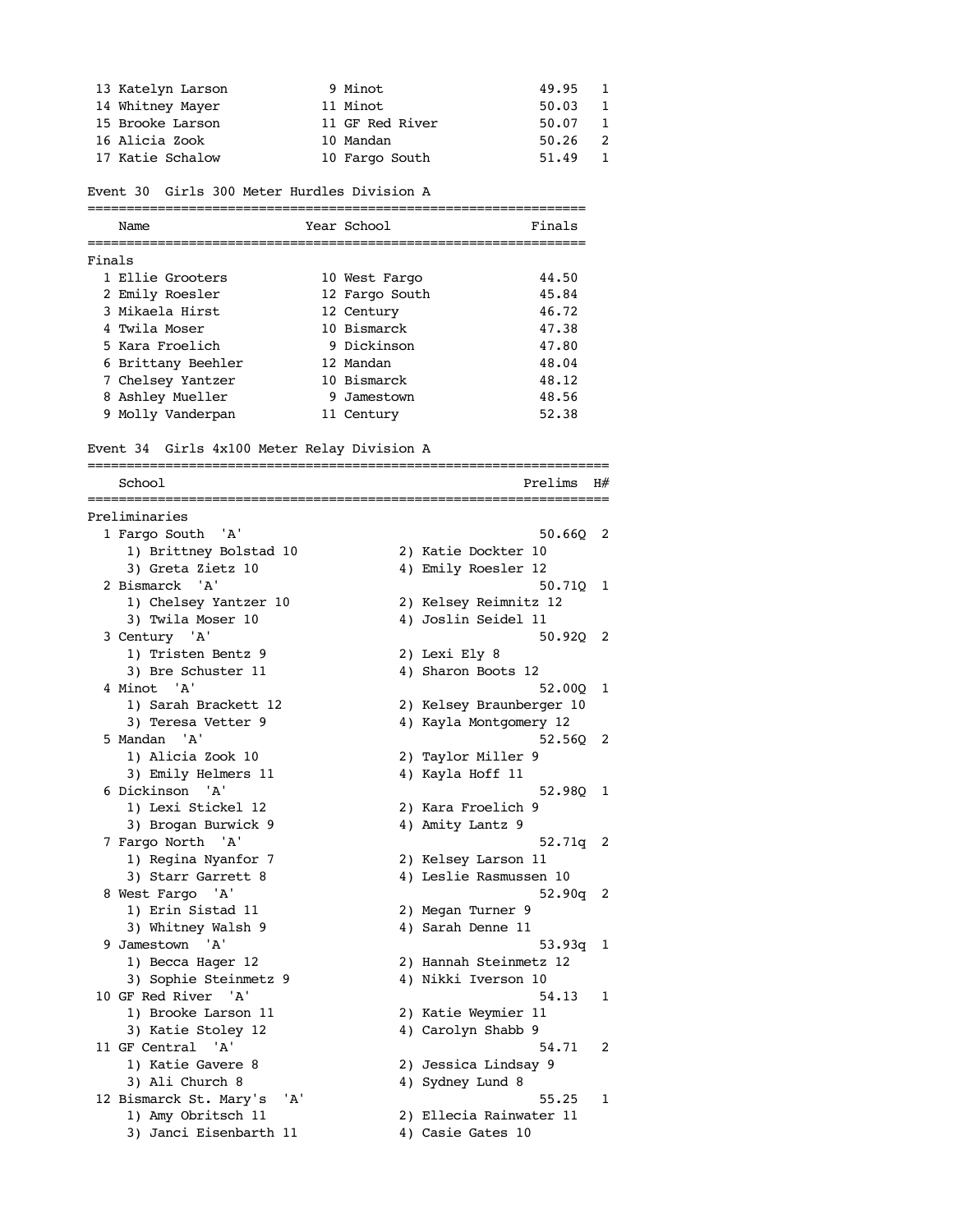#### 13 Devils Lake 'A' 55.52 1

- 
- 1) Stephanie Mertens 9 2) Mackenzie Wade 9
- 3) Abbey Hintz 11 4) Alicia Greening 11
- 

### Event 34 Girls 4x100 Meter Relay Division A

|        | School<br>---------------------------- |               | Finals                   |
|--------|----------------------------------------|---------------|--------------------------|
| Finals |                                        |               | ============             |
|        | 1 Bismarck 'A'                         |               | 50.05                    |
|        | 1) Chelsey Yantzer 10                  |               | 2) Kelsey Reimnitz 12    |
|        | 3) Twila Moser 10                      |               | 4) Joslin Seidel 11      |
|        | 2 Fargo South 'A'                      |               | 50.29                    |
|        | 1) Brittney Bolstad 10                 |               | 2) Katie Dockter 10      |
|        | 3) Greta Zietz 10                      |               | 4) Emily Roesler 12      |
|        | 3 Century 'A'                          |               | 51.28                    |
|        | 1) Tristen Bentz 9                     | 2) Lexi Ely 8 |                          |
|        | 3) Bre Schuster 11                     |               | 4) Sharon Boots 12       |
|        | 4 Minot 'A'                            |               | 52.20                    |
|        | 1) Sarah Brackett 12                   |               | 2) Kelsey Braunberger 10 |
|        | 3) Teresa Vetter 9                     |               | 4) Kayla Montgomery 12   |
|        | 5 Dickinson 'A'                        |               | 52.48                    |
|        | 1) Lexi Stickel 12                     |               | 2) Kara Froelich 9       |
|        | 3) Brogan Burwick 9                    |               | 4) Amity Lantz 9         |
|        | 6 Mandan 'A'                           |               | 52.74                    |
|        | 1) Alicia Zook 10                      |               | 2) Taylor Miller 9       |
|        | 3) Emily Helmers 11                    |               | 4) Kayla Hoff 11         |
|        | 7 Fargo North 'A'                      |               | 53.17                    |
|        | 1) Regina Nyanfor 7                    |               | 2) Kelsey Larson 11      |
|        | 3) Starr Garrett 8                     |               | 4) Leslie Rasmussen 10   |
|        | 8 Jamestown 'A'                        |               | 53.20                    |
|        | 1) Becca Hager 12                      |               | 2) Hannah Steinmetz 12   |
|        | 3) Sophie Steinmetz 9                  |               | 4) Nikki Iverson 10      |
|        | 9 West Fargo 'A'                       |               | 53.57                    |
|        | 1) Erin Sistad 11                      |               | 2) Megan Turner 9        |
|        | 3) Whitney Walsh 9                     |               | 4) Sarah Denne 11        |

Event 38 Girls 4x200 Meter Relay Division A

| School                | Prelims<br>H#            |
|-----------------------|--------------------------|
| Preliminaries         |                          |
| 1 Minot 'A'           | $1:48.850$ 2             |
| 1) Teresa Vetter 9    | 2) Kelsey Braunberger 10 |
| 3) Morgan Ihmels 10   | 4) Kayla Montgomery 12   |
| 2 Century 'A'         | $1:49.440$ 1             |
| 1) Lexi Ely 8         | 2) Tristen Bentz 9       |
| 3) Hannah Jeske 8     | 4) Bre Schuster 11       |
| 3 Bismarck 'A'        | $1:49.430$ 2             |
| 1) Kayla Schuh 10     | 2) Joslin Seidel 11      |
| 3) Annie Assel 10     | 4) Shantel Schuh 10      |
| 4 Dickinson 'A'       | $1:49.450$ 1             |
| 1) Lexi Stickel 12    | 2) Nicole Messer 11      |
| 3) Brie Lynch 9       | 4) Brogan Burwick 9      |
| 5 Mandan 'A'          | $1:50.210$ 2             |
| 1) Alicia Zook 10     | 2) Kayla Hoff 11         |
| 3) Taylor Miller 9    | 4) Brittaney Zander 11   |
| 6 GF Red River 'A'    | 1:51.060 1               |
| 1) Erin McLeod 9      | 2) Brooke Larson 11      |
| 3) Michelle Vein 12   | 4) Carolyn Shabb 9       |
| 7 West Fargo 'A'      | $1:51.52q$ 1             |
| 1) April Andersson 10 | 2) Megan Turner 9        |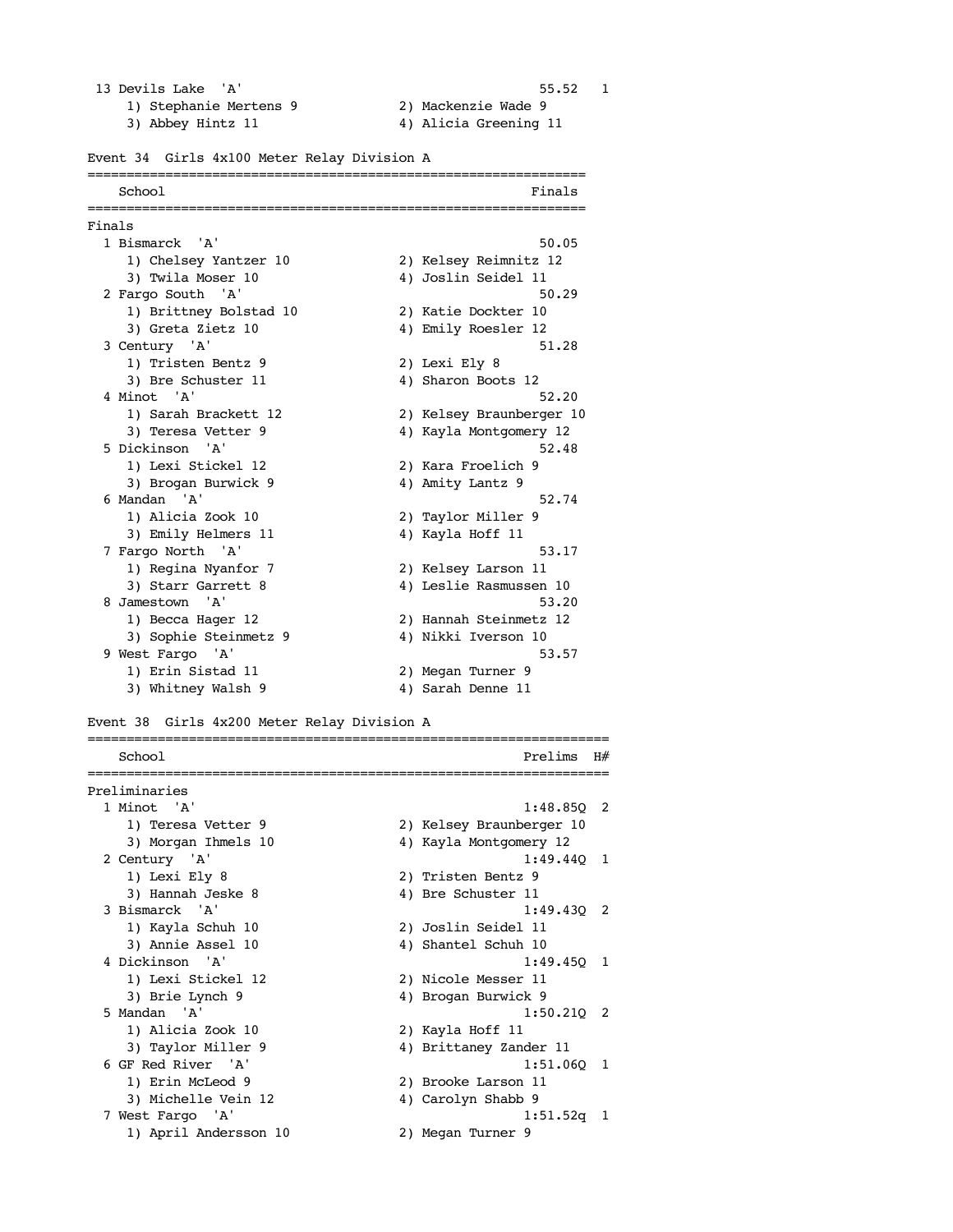| 3) Whitney Walsh 9         | 4) Becky Capouch 10       |
|----------------------------|---------------------------|
| 8 Fargo North 'A'          | $1:51.77q$ 2              |
| 1) Kelsey Larson 11        | 2) Regina Nyanfor 7       |
| 3) Starr Garrett 8         | 4) Kira Larson 7          |
| 9 Valley City 'A'          | $1:53.78q$ 2              |
| 1) Jenna Jacob 8           | 2) Molly Willson 8        |
| 3) Christina Bruenjes 7    | 4) Mariah Olstad 7        |
| 10 GF Central 'A'          | 1:55.52 1                 |
| 1) Jessica Lindsay 9       | 2) Kari Novotny 11        |
| 3) Sydney Lund 8           | 4) Kaitlin Medal 10       |
| 11 Bismarck St. Mary's 'A' | 1:56.23<br>1              |
| 1) Amy Obritsch 11         | 2) Ellecia Rainwater 11   |
| 3) Janci Eisenbarth 11     | 4) Casie Gates 10         |
| 12 Jamestown 'A'           | 1:58.37<br>$\mathbf{1}$   |
| 1) Kayla Schumacher 10     | 2) Sophie Steinmetz 9     |
| 3) Rachel Block 10         | 4) Chelsea Schwinn 10     |
| 13 Devils Lake 'A'         | 1:59.15<br>$\mathfrak{D}$ |
| 1) Stephanie Mertens 9     | 2) Mackenzie Wade 9       |
| 3) Krissy Larson 9         | 4) Abbey Hintz 11         |
| -- Fargo South 'A'         | 2<br>DO                   |
| 1) Brittney Bolstad 10     | 2) Katie Dockter 10       |
| 3) Emily Roesler 12        | 4) Francis Conlin 9       |

Event 38 Girls 4x200 Meter Relay Division A ================================================================ School Finals ================================================================ Finals 1 Minot 'A' 1:46.98 1) Morgan Ihmels 10 2) Kelsey Braunberger 10 3) Teresa Vetter 9  $\hphantom{\text{2.65}$  4) Kayla Montgomery 12 2 Bismarck 'A' 1:47.53 1) Kayla Schuh 10 2) Joslin Seidel 11 3) Shantel Schuh 10 (3) Annie Assel 10 3 Century 'A' 1:48.19 1) Tristen Bentz 9 2) Lexi Ely 8 3) Bre Schuster 11 4) Hannah Jeske 8 4 Dickinson 'A' 1:48.50 1) Lexi Stickel 12 2) Nicole Messer 11 3) Brogan Burwick 9 4) Brie Lynch 9 5 Mandan 'A' 1:49.28 1) Alicia Zook 10 2) Taylor Miller 9 3) Kayla Hoff 11 4) Brittaney Zander 11 6 GF Red River 'A' 1:50.22 1) Erin McLeod 9 2) Carolyn Shabb 9 3) Brooke Larson 11 4) Michelle Vein 12 7 Fargo North 'A' 1:51.17 1) Regina Nyanfor 7 2) Kelsey Larson 11 3) Starr Garrett 8 4) Kira Larson 7 8 West Fargo 'A' 1:52.43 1) April Andersson 10 2) Megan Turner 9 3) Whitney Walsh 9 4) Becky Capouch 10

Event 42 Girls 4x400 Meter Relay Division A

| School               | $Findes$ $H#$        |  |
|----------------------|----------------------|--|
| 1 Century 'A'        | $4:02.60$ 2          |  |
| 1) Sharon Boots 12   | 2) Hannah Jeske 8    |  |
| 3) Nikki Huelsman 10 | 4) Jill Steinwand 11 |  |
| 2 Dickinson 'A'      | $4:03.54$ 2          |  |
| 1) Brie Lynch 9      | 2) Nicole Messer 11  |  |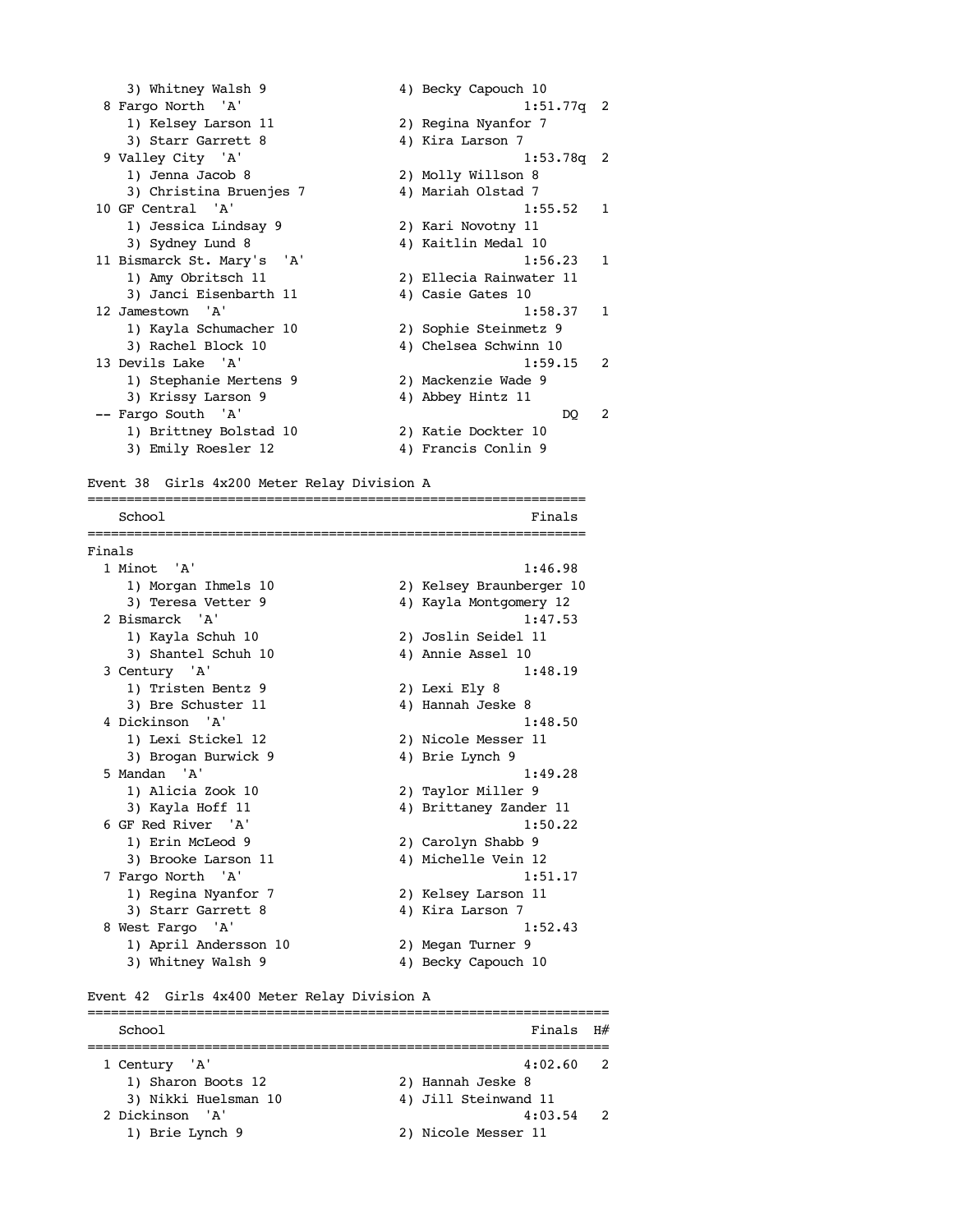3) Haley Fong 10 4) Jess Herauf 9 3 Bismarck 'A' 4:07.72 2 1) Alex Feeney 12 2) Sarah Feeney 11 3) Caitlyn Carlson 7 (4) Kayla Schuh 10 4 Mandan 'A' 4:08.17 2 1) Brittaney Zander 11 2) Brittany Beehler 12 3) Alicia Zook 10 4) Taylor Miller 9 5 Fargo South 'A' 4:09.43 2 1) Autumn Wendel 12 2) Paige Rygg 10 3) Tarin Lachowitzer 8  $\hskip1cm 4$ ) Francis Conlin 9 6 GF Red River 'A' 4:11.23 2 1) Erin McLeod 9 2) Erin Wysocki 9 3) Carolyn Shabb 9 4) Michelle Vein 12 7 West Fargo 'A' 4:11.35 2 1) Becky Capouch 10 2) Leah Hermanson 7 3) Cassandra Sayler 12 4) Alissa Mears 8 8 Minot 'A' 4:11.54 2 1) Morgan Milbrath 7 2) Emily Johnson 12 3) Kelsey Beck 12 (4) Courtney Jacobsen 10 9 GF Central 'A' 4:12.73 2 1) Kaitlin Medal 10 2) Jessica Lindsay 9 3) Rebecca Fee 9 4) Kari Novotny 11 10 Jamestown 'A' 4:14.17 1 1) Marie Monson 10 2) Katie Conlon 12 3) Ashley Mueller 9 4) Madey Hornung 12 11 Fargo North 'A' 4:16.24 1 1) Starr Garrett 8 2) Kira Larson 7 3) Dona Janssen 12  $\hskip1cm {4}$  4) Regina Nyanfor 7 12 Shanley 'A' 4:19.41 1 1) Mara Paulson 12 2) Sophie Kenney 9 3) Nicole Carew 9 4) Maddie Strandemo 7

Event 46 Girls 4x800 Meter Relay Division A

================================================================ School Finals ================================================================ 1 Minot 'A' 9:42.01 1) Brecca Wahlund 9 2) Kelsey Beck 12 3) Stephanie Greer 11  $\hskip1cm$  4) Melanie Funke 12 2 Bismarck 'A' 9:43.93 1) Sarah Feeney 11 2) Taylor Pintar 10 3) Lindsay Achtenberg 10  $\hskip 1.3cm 4$ ) Alexa Wachter 10 3 Jamestown 'A' 9:44.34 1) Marie Monson 10 2) Madey Hornung 12 3) Beth McMillan 12 4) Katie Conlon 12 4 Century 'A' 9:48.63 1) Markie Henry 10 2) Andrea Markwart 9 3) Chelsea Boger 9 4) Nikki Huelsman 10 5 Dickinson 'A' 9:57.73 1) Nicole Messer 11 2) Ally Hoffmann 9 3) Jess Herauf 9 4) Dakota Wolf 11 6 West Fargo 'A' 9:58.98 1) Cassandra Sayler 12 2) Leah Hermanson 7 3) Alissa Mears 8 4) Britny Bucholz 9 7 Fargo South 'A' 10:02.76 1) Semehar Tesfaye 12 2) Jordan Krahn 12 3) Erin Valenti 9 12 12 13 4) Tarin Lachowitzer 8 8 GF Red River 'A' 10:17.36 1) Michelle Vein 12 2) Erin Wysocki 9 3) Megan Stoley 10 4) Katie Ronkowski 9 9 GF Central 'A' 10:23.93 1) Rebecca Fee 9 2) Jessica Lindsay 9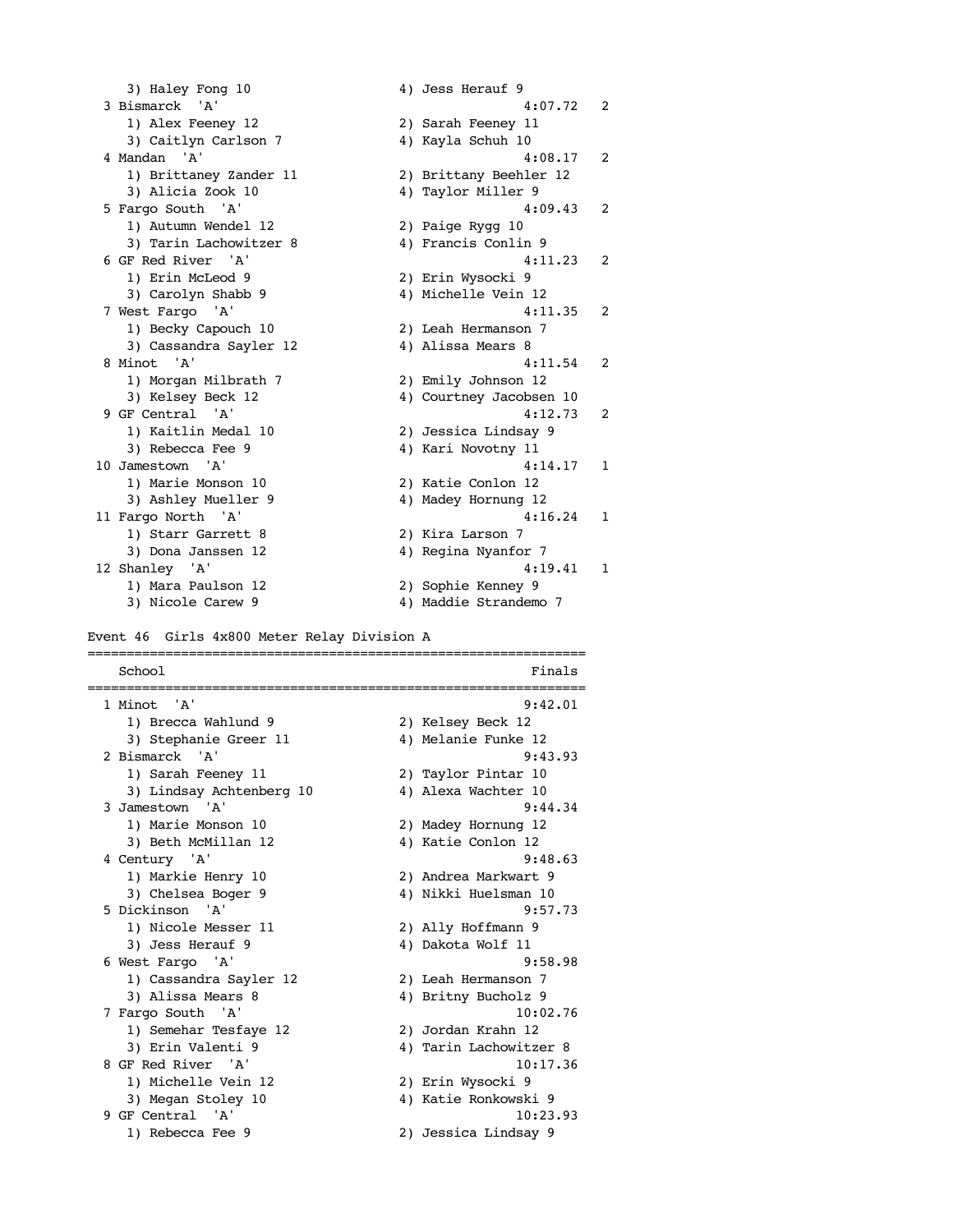| 3) Kaitlin Medal 10      | 4) Jaclyn Sand 9       |
|--------------------------|------------------------|
| 10 Shanley 'A'           | 10:32.68               |
| 1) Sophie Kenney 9       | 2) Maddie Strandemo 7  |
| 3) Nicole Carew 9        | 4) Anna Veit 9         |
| 11 Williston 'A'         | 10:32.71               |
| 1) Mari Goldade 11       | 2) Kilee Sundt 12      |
| 3) Whitney Harrison 10   | 4) Kristin Ceglowski 9 |
| 12 Fargo North 'A'       | 11:04.31               |
| 1) Emily Roche 7         | 2) Karley Thorson 9    |
| 3) Kristina Sarafolean 7 | 4) Abby Roche 9        |
| 13 Valley City 'A'       | 11:07.77               |
|                          |                        |
| 1) Dariann Loibl 8       | 2) Amanda Creviston 10 |
| 3) Alyssa Tait 11        | 4) Allyson Suhr 8      |
| 14 Wahpeton 'A'          | 11:08.88               |
| 1) Tawny Irwin 8         | 2) Ashley Edwardson 8  |

# Event 50 Girls High Jump Division A

| Name                | Year School    | Finals       |
|---------------------|----------------|--------------|
| 1 Greta Zietz       | 10 Fargo South | $5 - 04.00$  |
| 2 Ann Govig         | 8 Century      | $5 - 03.00$  |
| 3 Shannon Schmidt   | 12 Bismarck    | $5 - 02.00$  |
| 4 Alicia Greening   | 11 Devils Lake | $5 - 01.00$  |
| 5 Twila Moser       | 10 Bismarck    | $J5 - 01.00$ |
| 6 Kara Nygaard      | 10 Jamestown   | $J5 - 01.00$ |
| Dani Schmautz       | 12 Mandan      | $4 - 11.00$  |
| 8 Amanda Bennes     | 10 Bismarck    | $J4 - 11.00$ |
| 9 Tessa Christensen | 12 Fargo South | $4 - 09.00$  |
| 9 Anna Hruby        | 9 Bismarck     | $4 - 09.00$  |
| -- Erin Krogh       | 8 West Fargo   | ΝH           |
| -- Alexis Cowley    | 8 West Fargo   | ΝH           |
| -- Erica Holo       | 12 Fargo South | NH           |
|                     |                |              |

# Event 54 Girls Long Jump Division A

| Name               | Year School    | Finals        | Wind |
|--------------------|----------------|---------------|------|
| 1 Katie Dockter    | 10 Fargo South | $19 - 00.50$  | NWI  |
| 2 Mikaela Hirst    | 12 Century     | $17 - 07.00$  | NWI  |
| 3 Kelsey Larson    | 11 Fargo North | $17 - 05.75$  | NWI  |
| 4 Nikki Tverson    | 10 Jamestown   | $17 - 05.00$  | NWI  |
| 5 Chelsey Yantzer  | 10 Bismarck    | $17 - 01.00$  | NWI  |
| 6 Brittany Beehler | 12 Mandan      | $J17 - 01.00$ | NWI  |
| 7 Amanda Bennes    | 10 Bismarck    | $16 - 11.00$  | NWI  |
| 8 Emily Roesler    | 12 Fargo South | $16 - 09.50$  | NWI  |
| 9 Brittaney Zander | 11 Mandan      | $16 - 07.75$  | NWI  |
| 10 Mary Faure      | 9 Valley City  | $16 - 03.00$  | NWI  |
| 11 Greta Zietz     | 10 Fargo South | $15 - 11.25$  | NWI  |
| 12 Emily Asche     | 9 GF Red River | $15 - 02.50$  | NWI  |

# Event 58 Girls Triple Jump Division A

| Name              | Year School    | Finals       | Wind |
|-------------------|----------------|--------------|------|
| 1 Katie Dockter   | 10 Fargo South | $37 - 07.25$ | NWI  |
| 2 Mikaela Hirst   | 12 Century     | $37 - 00.50$ | NWI  |
| 3 Chelsey Yantzer | 10 Bismarck    | $36 - 08.00$ | NWI  |
| 4 Nikki Iverson   | 10 Jamestown   | $36 - 07.25$ | NWI  |
| 5 Tia Schuster    | 12 Minot       | $35 - 00.00$ | NWI  |
| 6 Kelsey Larson   | 11 Fargo North | $34 - 11.00$ | NWI  |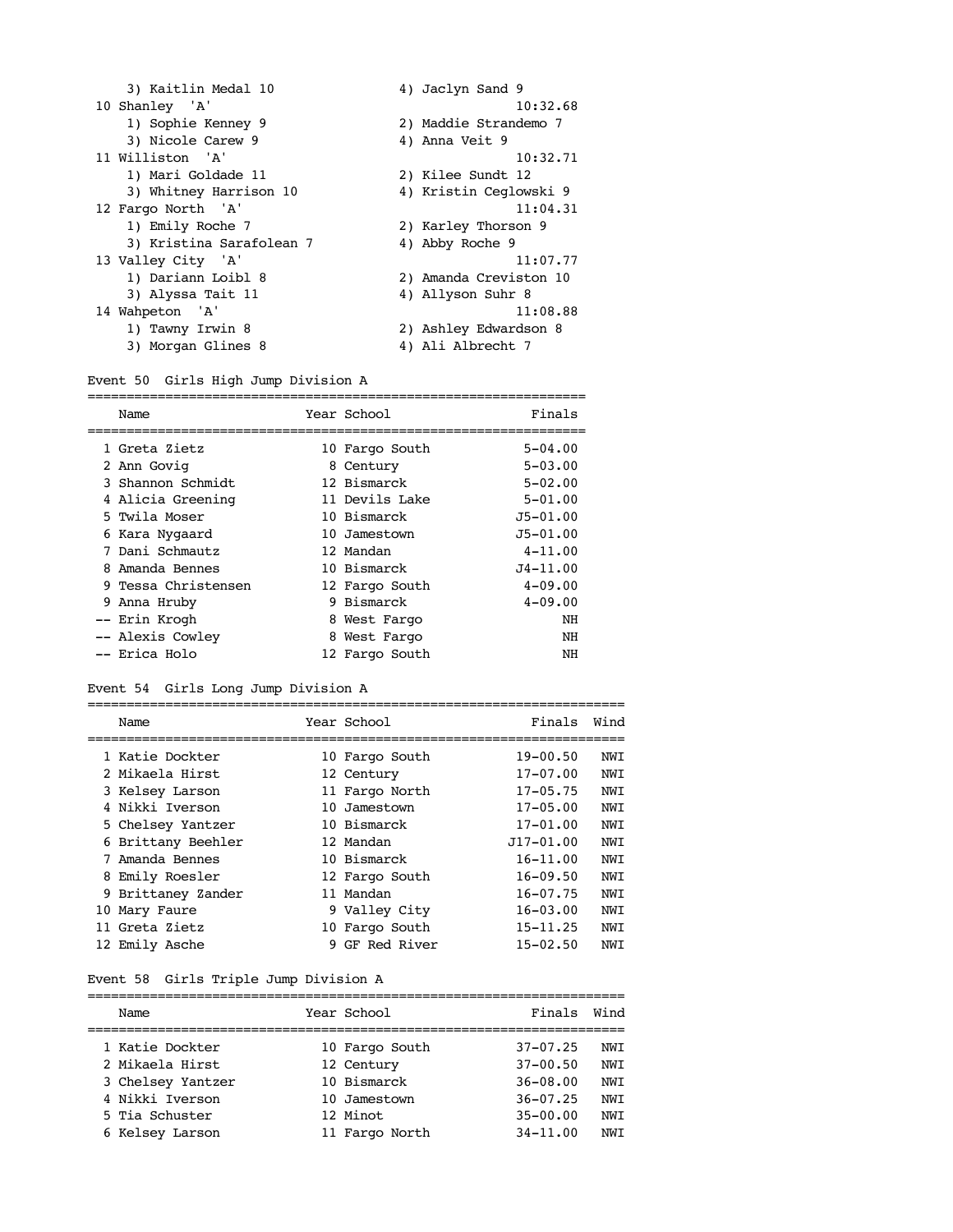| 7 Hannah Jeske       | 8 Century       | $33 - 09.00$ | NWI |
|----------------------|-----------------|--------------|-----|
| 8 Christina Bruenjes | 7 Valley City   | $33 - 02.50$ | NWI |
| 9 Mara Paulson       | 12 Shanley      | $33 - 00.00$ | NWI |
| 10 Brianna Dufault   | 10 GF Red River | $32 - 01.00$ | NWI |
| 11 Emily Asche       | 9 GF Red River  | $31 - 07.50$ | NWI |
| 12 Becca Hager       | 12 Jamestown    | $31 - 07.00$ | NWI |

| Event 62 Girls Shot Put Division A |
|------------------------------------|
|------------------------------------|

|  | Name                 |  | Year School    | Finals        |  |
|--|----------------------|--|----------------|---------------|--|
|  | 1 Katie Johnson      |  | 12 Fargo North | $41 - 09.00$  |  |
|  | 2 Brooke Biederstedt |  | 12 Dickinson   | $37 - 09.00$  |  |
|  | 3 Kristi Backman     |  | 12 Century     | $37 - 07.00$  |  |
|  | 4 Beth Gordon        |  | 11 Century     | $36 - 05.00$  |  |
|  | 5 Heather Schulz     |  | 11 Bismarck    | $36 - 00.50$  |  |
|  | 6 Carman Swenson     |  | 11 Bismarck    | $35 - 08.50$  |  |
|  | 7 Rajean WittThomas  |  | 12 Fargo North | $35 - 05.50$  |  |
|  | 8 Mia Lopez          |  | 9 Fargo North  | $35 - 02.50$  |  |
|  | 9 Alyssa Hummel      |  | 11 West Fargo  | $J35 - 02.50$ |  |
|  | 10 Beth Ogden        |  | 11 Minot       | $34 - 02.00$  |  |
|  | 11 Katelin Zaeske    |  | 12 Fargo South | $34 - 01.00$  |  |
|  | 12 Andrea Gathman    |  | 12 Devils Lake | $32 - 09.50$  |  |
|  | 13 Emily Helmers     |  | 11 Mandan      | $32 - 05.00$  |  |
|  | 14 Angie Houser      |  | 11 Bismarck    | $32 - 01.00$  |  |
|  | 14 Cori Schweiger    |  | 10 Dickinson   | $32 - 01.00$  |  |

#### Event 66 Girls Discus Throw Division A

|   | Name<br>====================== | Year School<br>====================== | Finals     |
|---|--------------------------------|---------------------------------------|------------|
|   | 1 Nicole Ennen                 | 12 Century                            | 134-06     |
|   | 2 Shannon Schmidt              | 12 Bismarck                           | $126 - 10$ |
|   | 3 Beth Gordon                  | 11 Century                            | $123 - 00$ |
|   | 4 Hollie Wilz                  | 12 Century                            | $122 - 09$ |
|   | 5 Kelci Feland                 | 12 Minot                              | $122 - 08$ |
|   | 6 Erin Obenchain               | 12 Minot                              | $120 - 10$ |
| 7 | Emily Helmers                  | 11 Mandan                             | $118 - 04$ |
|   | 8 Katie Weigel                 | 9 Bismarck                            | $114 - 11$ |
|   | 9 Katie Johnson                | 12 Fargo North                        | $113 - 01$ |
|   | 10 Maria Brekkestran           | 10 West Fargo                         | $109 - 00$ |
|   | 11 Kristi Backman              | 12 Century                            | $106 - 08$ |
|   | 12 Andrea Gathman              | 12 Devils Lake                        | $102 - 07$ |
|   | 13 Marie Bercier               | 10 Minot                              | $101 - 11$ |
|   | 14 Mia Lopez                   | 9 Fargo North                         | $97 - 05$  |
|   | 15 Skylei Luger                | 12 Mandan                             | $96 - 04$  |
|   | 16 Candyce Iseminger           | 11 GF Central                         | $94 - 01$  |
|   | 17 Rajean WittThomas           | 12 Fargo North                        | $81 - 05$  |
|   | -- Brooke Biederstedt          | 12 Dickinson                          | ND         |

#### Event 70 Girls Javelin Throw Division A

| Name                  | Year School     | Finals     |
|-----------------------|-----------------|------------|
| 1 Megan Storstad      | 11 GF Red River | $121 - 05$ |
| 2 Kaitlyn Sturlaugson | 11 Bismarck     | $119 - 11$ |
| 3 Lynn Messer         | 12 Dickinson    | $117 - 04$ |
| 4 Shelby Walsh        | 11 Minot        | $116 - 02$ |
| 5 Dona Janssen        | 12 Fargo North  | $109 - 03$ |
| 6 Ashley Gierke       | 12 Valley City  | $108 - 02$ |
| 7 Brianna Kraft       | 11 Minot        | $106 - 10$ |
| 8 Shaulee Iverson     | 12 Jamestown    | $104 - 02$ |